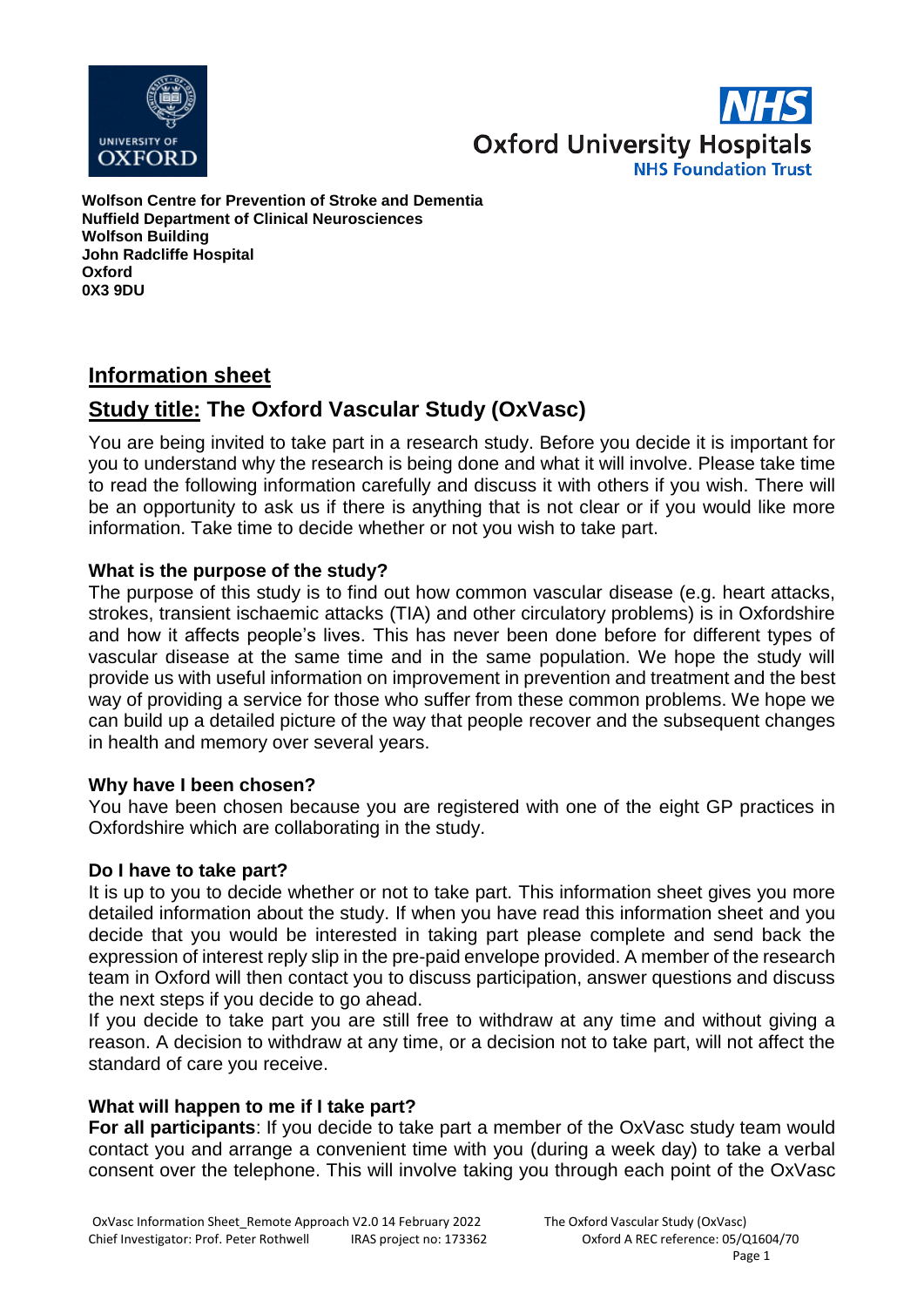study consent and giving you time to consider these and to ask questions. A copy of the verbal consent form will be sent to you for you to keep.

The member of the study team would then undertake a telephone assessment of your health with you, which would take about 20-30 minutes. .

**For those who have agreed to participate following circulatory problems** there would be no further contact from the research team after this one telephone interview as part of the study.

If you have had scans of your brain, blood vessels and heart as part of your standard clinical care we would like to use these standard scans as part of this research. We would also like to gather some information on risk factors for vascular disease and other medical conditions from both your hospital and GP notes.

#### **If you agree to participate in the study after a stroke or TIA:**

You may also be invited for a clinic appointment at the Centre for Prevention of Stroke and Dementia (CPSD) at the John Radcliffe Hospital. All stroke clinics run at CPSD follow Oxford University Hospitals NHS Trust infection control guidelines. This would involve taking an extra sample of blood. This sample may also be used for future genetic research aimed at understanding the genetic influences on vascular disease but would not have implications for you personally.

If you are participating in the study following a stroke or TIA, this would involve being followed up by telephone, at home or in clinic by a researcher up to 3 times in the first year then at five years, ten years and twenty years or if any further vascular events occur.

In addition, if you are admitted to hospital for any other medical problem, one of our researchers may visit you whilst you are an inpatient to ask you some questions on your memory. All the information collected will be completely confidential.

#### **What do I have to do?**

This is an observational study and taking part in the study will not affect your current or future care. No new drugs or other treatments will be tested.

#### **What are the possible disadvantages and risks to taking part?**

If you are required to give a blood sample this may cause mild discomfort. There are no additional risks involved in taking part in this study.

#### **What are the possible benefits of taking part?**

We hope the information we get from this study may help us to treat future patients with vascular disease better.

#### **What if something goes wrong?**

The University of Oxford, as Sponsor, has appropriate insurance in place in the unlikely event that you suffer any harm as a direct consequence of your participation in this study. NHS indemnity operates in respect of the clinical treatment which is provided.

If you wish to complain about any aspect of the way in which you have been approached or treated during the course of this study, you should contact Professor Peter Rothwell, Tel no: 01865 231603, email: [peter.rothwell@ndcn.ox.ac.uk](mailto:peter.rothwell@ndcn.ox.ac.uk) or you may contact the Research Governance, Ethics & Assurance Team (RGEA) University of Oxford, or the head of (RGEA), email: [ctrg@admin.ox.ac.uk](mailto:ctrg@admin.ox.ac.uk)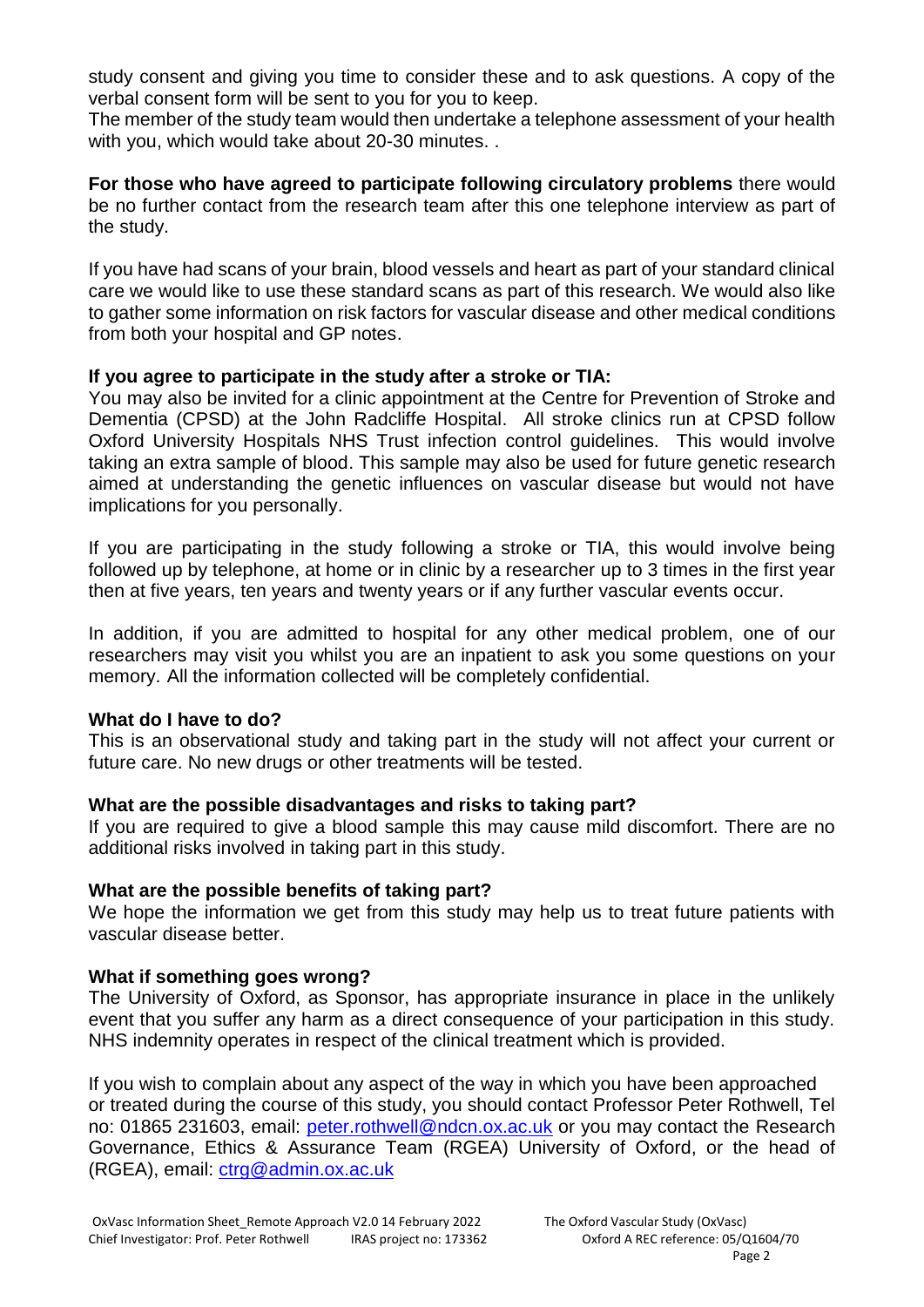## **Will my taking part in this study be kept confidential?**

All information which is collected about you during the course of the research will be kept strictly confidential. Any information about you which leaves the hospital/surgery will have your name and address removed so that you cannot be recognised from it.

Responsible members of the University of Oxford and Oxford University Hospitals may be given access to data for monitoring and/or audit of the study to ensure we are complying with regulations.

#### **What will happen to my data?**

Data protection regulation requires that we state the legal basis for processing information about you. In the case of research, this is 'a task in the public interest.' The University of Oxford is the sponsor for this study, based in the United Kingdom, is the data controller and is responsible for looking after your information and using it properly.

We will be using information from you, your medical records and also NHS Digital (for linkage between study data and civil registration data) using the minimum personallyidentifiable information possible (name, date of birth and NHS number). We will keep identifiable information about you for ten years after the study has finished. This excludes any research documents with personal information, such as consent forms, which will be held securely at the University of Oxford for 25 years after the end of the study. If you agree to your details being held for future research, we will retain a copy of your consent form until such time as your details are removed from our database but will keep the consent form and your details separate.

The study team will use your name, NHS number, home address, and contact details to contact you about the research study e.g. to arrange follow-up visits, to make sure that relevant information about the study is recorded for your care, to oversee the quality of the study or to invite you for further research.

Data protection regulation provides you with control over your personal data and how it is used. When you agree to your information being used in research, however, some of those rights may be limited in order for the research to be reliable and accurate. Further information about your rights with respect to your personal data is available at *<https://compliance.admin.ox.ac.uk/individual-rights>*

More information on how we use your data is available on our OxVasc website: *[www.ndcn.ox.ac.uk/research/oxvasc](http://www.ndcn.ox.ac.uk/research/oxvasc)*

If you are dissatisfied with the way we use your personal information, you have a right to raise any issues or lodge a complaint with the University of Oxford's compliance team at *<https://compliance.admin.ox.ac.uk/individual-rights>* or directly with the Information Commissioner's Office as a supervisory authority at:

*[https://ico.org.uk/for-organisations/guide-to-data-protection/guide-to-the-general-data](https://ico.org.uk/for-organisations/guide-to-data-protection/guide-to-the-general-data-protection-regulation-gdpr/individual-rights/right-to-be-informed/)[protection-regulation-gdpr/individual-rights/right-to-be-informed/](https://ico.org.uk/for-organisations/guide-to-data-protection/guide-to-the-general-data-protection-regulation-gdpr/individual-rights/right-to-be-informed/)*

#### **What will happen to the results of the research study?**

It is likely that the results of this study will be published in medical journals after completion of the research. Results for participants will also be published on the study website and through local stroke groups and your GP surgery. If you decide to take part in the study, you will not be identified in any report.